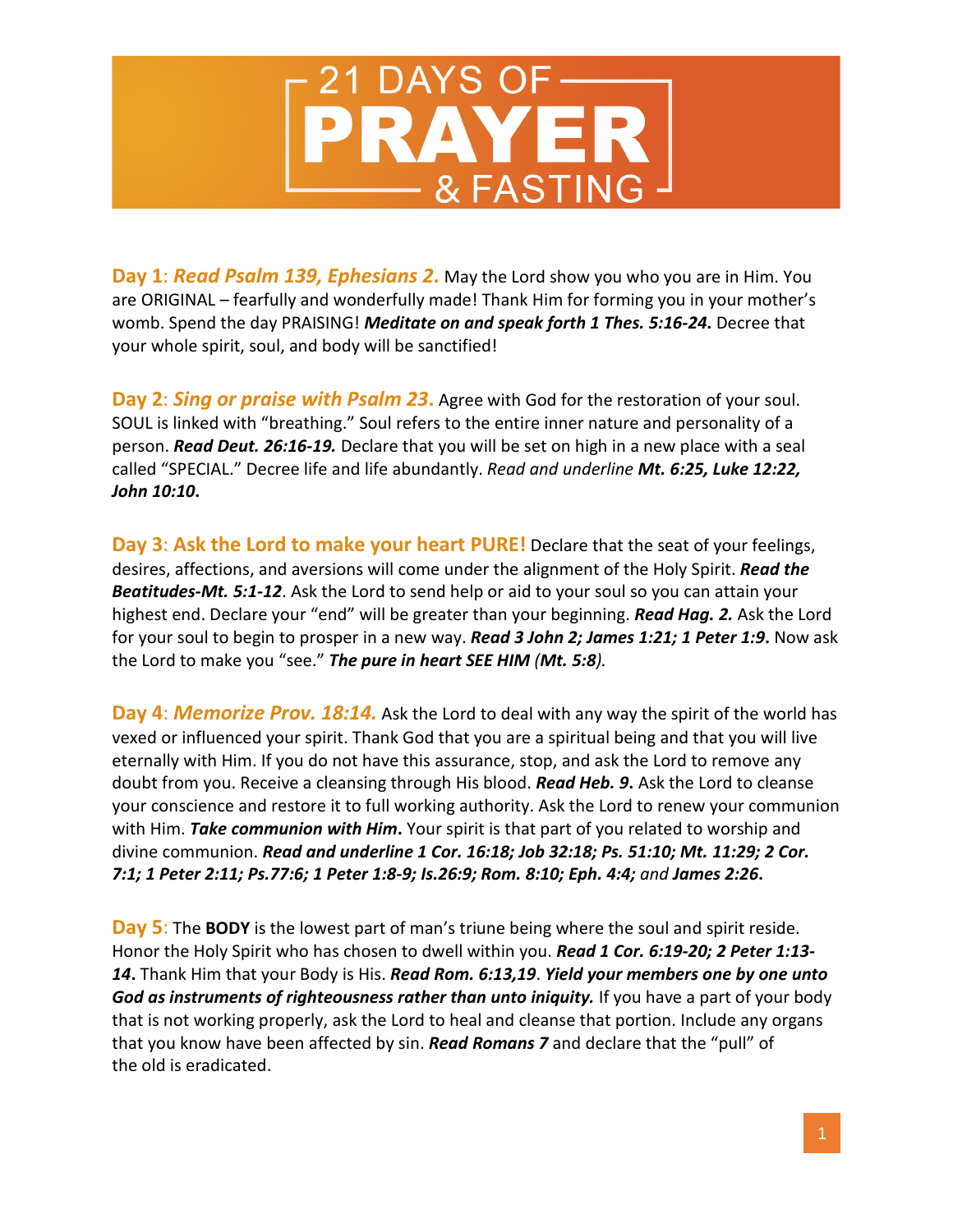

**Day 6**: *Read Isaiah 58:5-12*. Let God choose a fast for this day. Declare a cutting off and a springing forth. Declare healings will begin to break through. Ask the Lord for His glory to set a guard behind you. Ask the Lord to adjust any details in anything you have accomplished throughout the year. Ask the Lord to give you wisdom over how to rectify any problems so you can move forward speedily. *Read Rom. 8*. Thank Him that you have been adopted by Him and that His blood is flowing through you to restore you!

**Day 7**:*Read Isaiah 52:1-6*. This is a call to awaken to the fullness of your redemptive plan. Loose yourself from any captivity. Find your abiding place and be seated. Do not dwell on your past defeats and sins. Put on a new garment of victory.

**Day 8**:*Read Matthew 12*. Concentrate on verses 43-45. Ask God to fill you with His glorious Spirit so that you will secure any victory. Declare that you will plunder the enemy's camp and have a seven-fold restoration. Agree with God that once you are delivered of one thing, your deliverance is secured, and no other forces can overtake you. *Read Mark 4***.** Declare your seed will prosper. Shout: "*I am not turning back*!" Ask the Lord for your next measure of faith.

**Day 9**: *Read Psalms 39, 66 and 80***.** He has measured your days. Therefore, you never want to allow the enemy to rob you of your fullness. Declare all wasted time will be reversed. Thank Him for the testing you are going through. Even though you are being stretched, you will become enlarged. Stir up your strength and cry, "Restore!"

**Day 10**: *Read Isaiah 40***.** Allow the Lord to comfort you over past mistakes and losses. Break out of your present warfare and begin to pioneer your way into your next measure. Ask for your second wind or a new breath from the Lord. Notice the power of God's omnipotence as He compares His excellent knowledge to the nations of the earth.

**Day 11**: *Read Ezekiel 47***.** Notice the river rises, and everywhere the river goes healing comes forth. However, we must ask the Lord to take us deeper than where we are presently standing. Let Him increase the measure of the river in your life.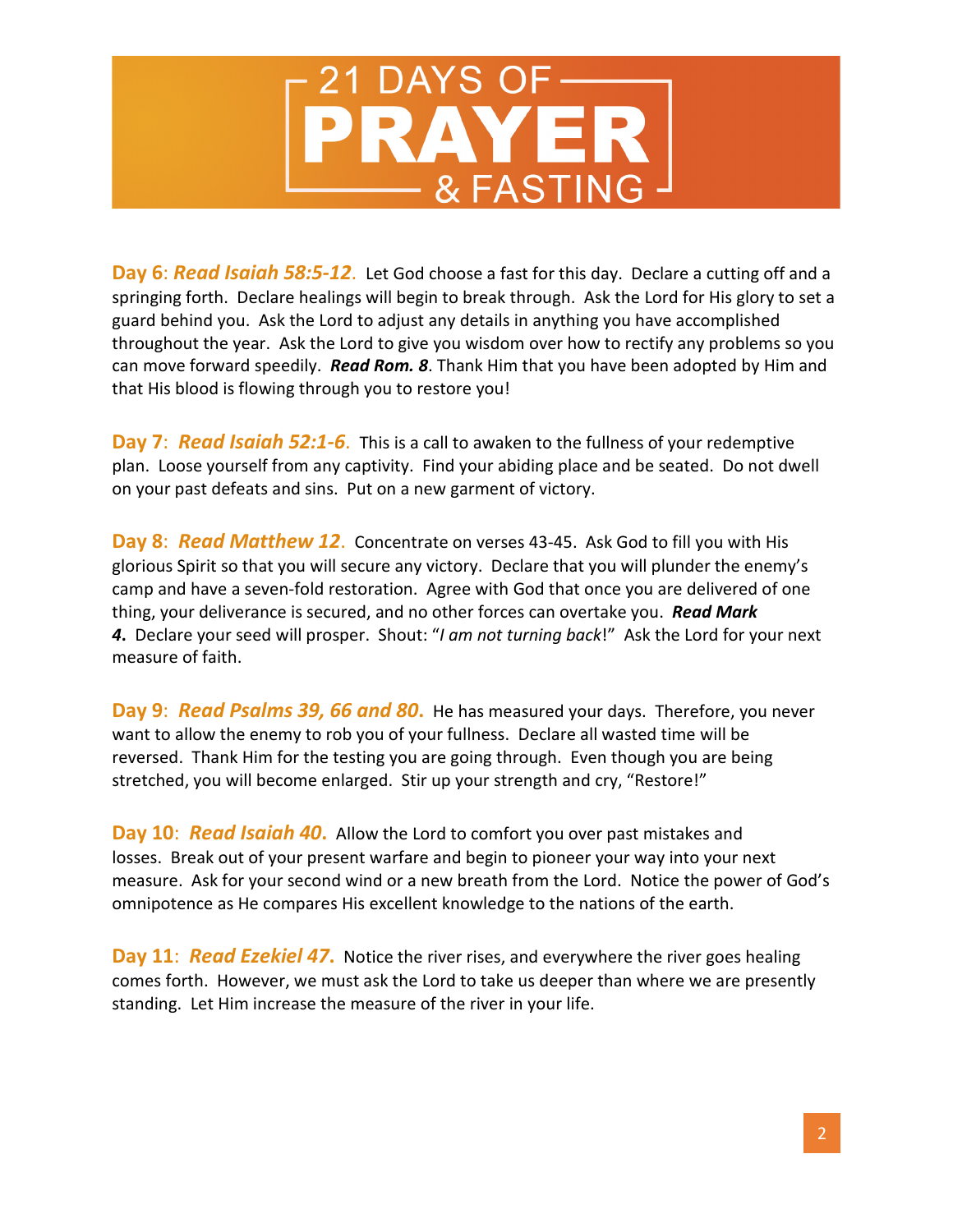

**Day 12**: *Read Zechariah 2-4***.** Ask God to extend a new measuring line over your life so that a new measure of joy can be released. Ask Him to open your eyes to angelic activity around you. Know that every mountain can move through a new measure of His Spirit.

**Day 13**: *Read Luke 6 and Romans 12***.** Notice how Jesus taught us how to love and give. This becomes our road to the miraculous. Ask the Lord to start paving that road in a new way for you. Ask Him for His transforming, renewing power to overtake your mind. Ask God to motivate you in a new way so your faith can operate in a new measure. Faith works by love. We prophesy according to our faith. Prophesying your vision will cause you to break through.

**Day 14**: *Read 2 Corinthians 10 and Ephesians 4***.** Ask the Lord to give you understanding of the warfare that is around you. Review your apostolic connections and the spheres of authority that you are aligned with.

**Day 15:** *Read Mark 6, 7 and 10***.** Things are changing very rapidly. Do not let rejection keep you from moving forward into the plan that God has for you. We are entering into a time of changing leadership. Therefore, the Lord is creating a new measure of faith and demonstration in those who will be advancing His Kingdom purposes. He is cultivating a climate of faith for healing and miracles. We must develop a mindset that says, "With God all things are possible!" As we find our new place of service, by faith He will suddenly manifest many changes.

**Day 16**: *Read Acts 16 and Acts 22***.** Listen carefully for your Macedonian call. God is shaking things all around us so that we can move forward. If you feel like you are stymied, ask God to send a shaking, and watch the earth begin to move. Watch all the chains begin to break, and blocked entrances begin to open.

**Day 17**: *Read Luke 18, Matthew 19, I John 1 and 2.* Look at every narrow place in your life and decree that you will be anointed to squeeze through into your new enlarged place.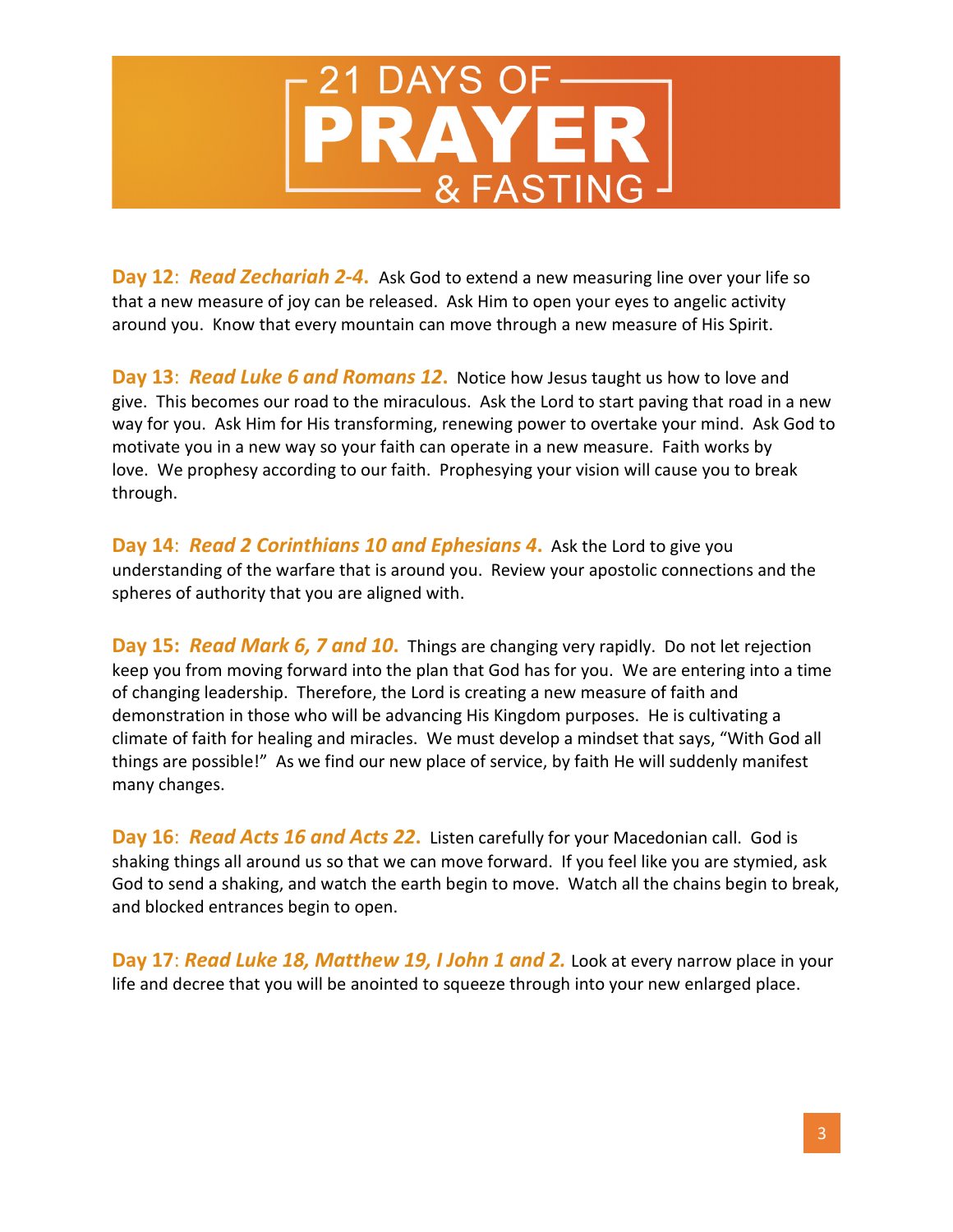

**Day 18**: *Read Numbers 13, 14, 16, 17 & 20.* Do not allow unbelief and fear to prevail in your vision. Ask the Lord to allow you to see in a new way. Do not allow jealousy, rebellion, and accusation to blind you so that you become like the camp at Korah – the earth opened and swallowed the people, and God sent a plague. Ask the Lord to remove these deadly spirits from the Body of Christ. We must always be careful in our attitude and actions toward leadership and though we may disagree with them, we should do so in an appropriate way. Recognize and deal with all cycles involving broken relationships with leaders. In the Wilderness of Zin, the people complained against Moses and Aaron because there was no water but rather than following God's instruction to speak to the rock, Moses got angry and struck it. This was the only instance after leaving Sinai where God did not judge the people for their complaining but instead judged Moses so that he could not enter the Land. Ask the Lord to break old cycles of anger that have held you captive and kept you from crossing over into the fullness of His plan. Moses' spirit became vexed, keeping him from revealing God's pattern from heaven. Ask the Lord to stop you from reacting wrongly. Do not allow the following question to be yours: "*Why have you brought us out of Egypt to die in the wilderness?"* **This slandered their future!** Declare that you will have a "different" spirit like Joshua and Caleb.

**Day 19**: *Read Numbers 22-25, & 31.* Watch for curses from *outside* the camp: Balak hires Balaam to curse Israel but is unsuccessful. Watch for idolatry and immorality from *within* the camp: *Beware of seducing spirits.* When Balak was not successful in placing a curse against Israel, he tempted them with idolatry and immorality. This was a new test. They failed, and God sent a plague. Ask the Lord to deliver you from seducing spirits. God ordered Israel to wipe out those who had seduced them and caused them to agree with idolatry and immorality. Israel fought and won but did not execute the full vengeance God had commanded. They took for themselves spoil and plunder which the Lord said was to be destroyed, but Moses made them execute the full vengeance of God. Partial victory is not enough this season. This is a time to understand the phrase "utterly destroy." There are certain things that the Lord is refusing to allow to go into our next phase. Choose to let go of all that the Lord is requiring you to leave behind.